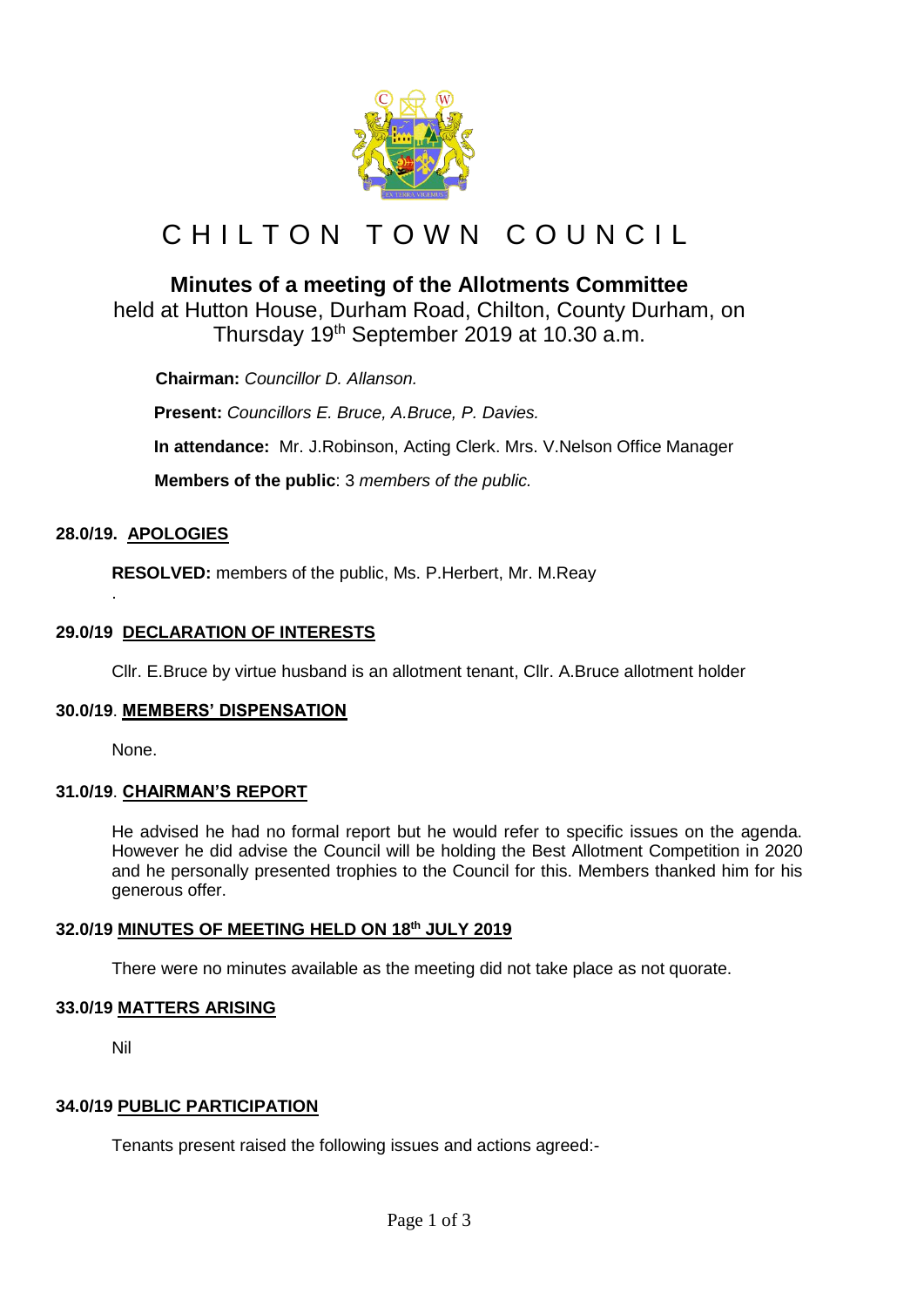A.One tenant advised he was representing many tenants on his site asking that in 2020 Council add £3 to the rent to enable tenants to become full individual members of the National Allotment Association. Acting Clerk advised the Council are already members of both the National and Regional Associations. Clearly if the membership of all tenants was implemented it would mean extra work for Council staff in application/renewal process. Chairman advised the matter would be referred to Council via these minutes to consider.

b. Discussion took place regarding the fencing on Hambleton Way site.

c. a mixed response from support to concern by tenants in regards to keeping bees on allotments.

#### **35.0/19 BEE KEEPING**

The Chairman advised the Council had received an application from a tenant to keep bees. Acting Clerk had undertaken research and obtained rules in regards to same. Fishburn Bee Keeping Society have agreed to attend the October meeting to discuss same.

#### **36.0/18 WATER**

Council continue to monitor useage on a monthly basis and readings to be sent to NWA. The Council are in accordance with letting policy turning off the water on all sites on 1<sup>st</sup> October 2019. Some concern was expressed over the NWA response to meter monitoring of one allotment area. Clerk to raise same with NWA.

#### **37.0/19 ALLOTMENT MEASURING**

Cllr. P.Davies gave an update on the project. 3 allotments still need their measurement confirming and then a full report will be presented to the November Allotment Committee. ALL Councillors will be invited to this meeting due to the nature of the report presentation.

Members of the public were asked to leave due to confidential nature of business

#### **38.0/19 INSPECTIONS**

.

The Chairman reported on current issues in regards to allotment inspections. Most of those who had received improvement notices had complied. Both Cllr. D.Allanson and Cllr. P.Davies are to re-inspect the allotments over the coming month.

One tenant had requested a meeting with the Chairman and Vice Chairman to discuss their improvement notice. The tenant was unable to attend due to health reasons but a relative had attended on their behalf. The meeting centred on the state of the allotment and need for improvement. Members acknowledged the health of the tenant, but the tenant's representative advised work would happen to improve the allotment and bring it up to standard. Since this meeting both Chairman and Vice Chairman have inspected the allotment and reported to the meeting no improvement had taken place and indeed a cooker has been deposited on the site. Members agreed to refer this matter to full Council for consideration at the October meeting with a recommendation that the tenancy be terminated. Cllr. E.Bruce asked it be minuted that she took no part in this matter.

Members considered complaints made by a tenant in respect of one allotment. It was noted that infect the tenant was responsible for the adjoining allotment and therefore the one believed to be his, it was agreed to declare void. Chairman and Vice Chairman to inspect the area and report back to the October meeting.